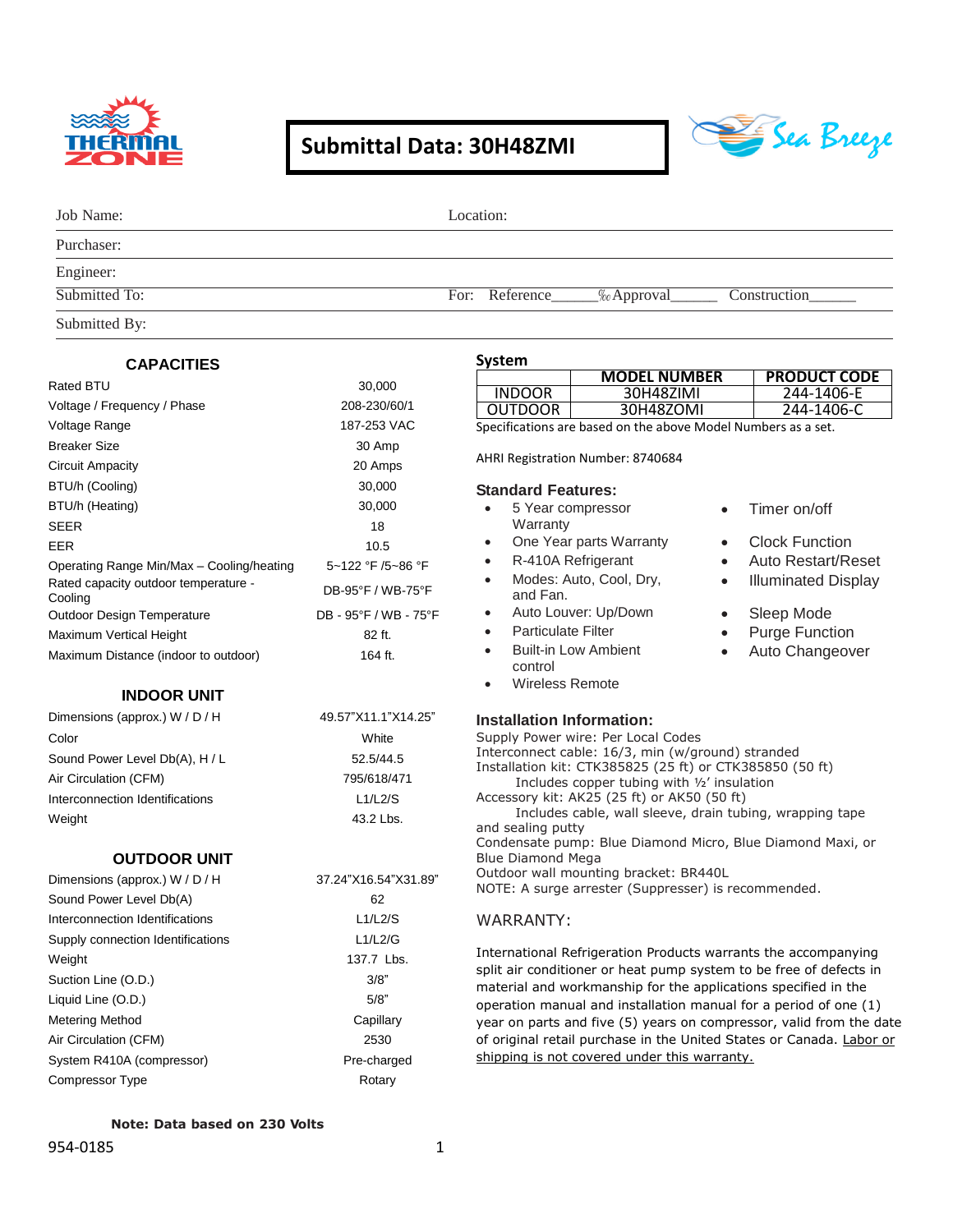





# **OUTLINE AND DIMENSIONS**

**INDOOR DIMENSIONS**<br> **W** 49.57" | H 14.25" | D 11.1" **W 49.57" H 14.25" D 11.1"**



| Model     | R (inch) | $L$ (inch) | $H$ (inch) | $D$ (inch) | <b>Hole Diameter</b><br>(inch) |
|-----------|----------|------------|------------|------------|--------------------------------|
| 30H48ZOMI | 10.1     | 6.8        | 2.05       | 28.1       | 2.05                           |